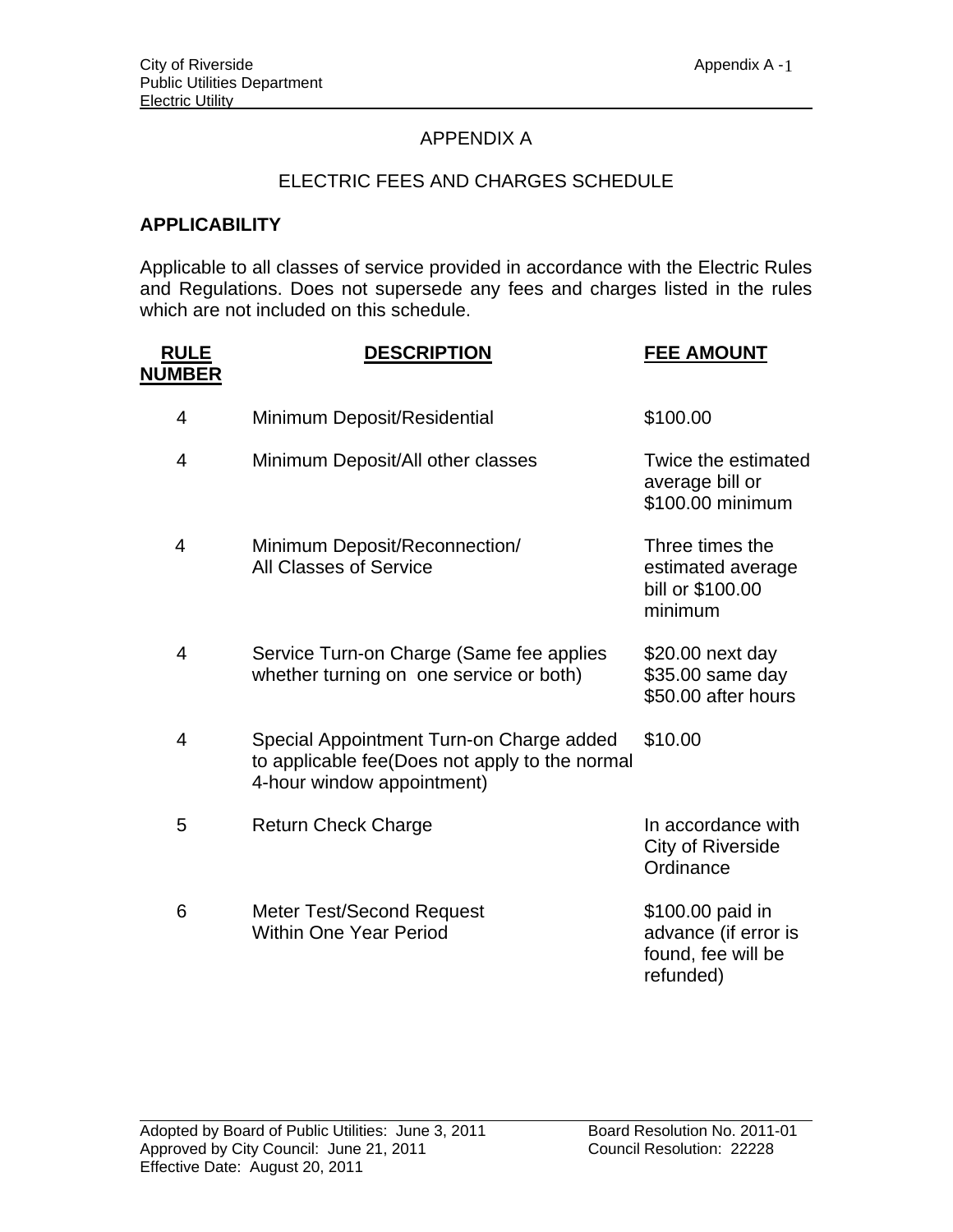| <b>RULE</b><br><u>NUMBER</u> | <b>DESCRIPTION</b>                                                                                     | <b>FEE AMOUNT</b>                                                           |
|------------------------------|--------------------------------------------------------------------------------------------------------|-----------------------------------------------------------------------------|
| 6                            | Re-Read/second request within six months                                                               | \$25.00 (if error is<br>found fee will be<br>refunded)                      |
| 7                            | 48-Hour Field Notification (Master Metered<br>Accounts receive Multi-Unit notification)                | \$20.00 plus<br>\$1.00 for each<br>additional<br>notice per account         |
| 7                            | <b>Fund Verification Fee</b>                                                                           | \$5.00                                                                      |
| $\overline{7}$               | Trip charge for additional field visit (cut-off<br>for non pay, etc.)                                  | \$15.00                                                                     |
| $\overline{7}$               | Service Reconnection Charge (Same fee<br>applies whether reconnecting for CONP<br>one service or both) | \$40.00 next day<br>\$60.00 same day<br>\$75.00 After Hours                 |
| $\overline{7}$               | Additional Fee will be added to Reconnect<br>S.O. if Customer has self-restored                        | Add Time and<br>Material to<br><b>Reconnect Service</b><br><b>Order Fee</b> |
| 7                            | Reconnection Charge/Additional - OH<br>Service Terminated by electrical crew                           | \$300.00                                                                    |
| $\overline{7}$               | Reconnection Charge/Additional - UG<br>Service Terminated by electrical crew                           | \$400.00                                                                    |
| 7                            | Reconnection Charge/Additional-<br>Service Drop Removed by electrical crew                             | \$450.00                                                                    |
| 7                            | Reconnection Charge/Additional - UG<br>Service Cable removed by electrical crew                        | \$630.00                                                                    |
| 8                            | <b>Temporary Overhead Electric Service</b>                                                             | \$370.00                                                                    |
| 8                            | <b>Temporary Overhead Electric Service/</b><br>Additional - Transformer Required                       | \$1,100.00                                                                  |
| 8                            | <b>Temporary Underground Electric Service</b>                                                          | \$940.00                                                                    |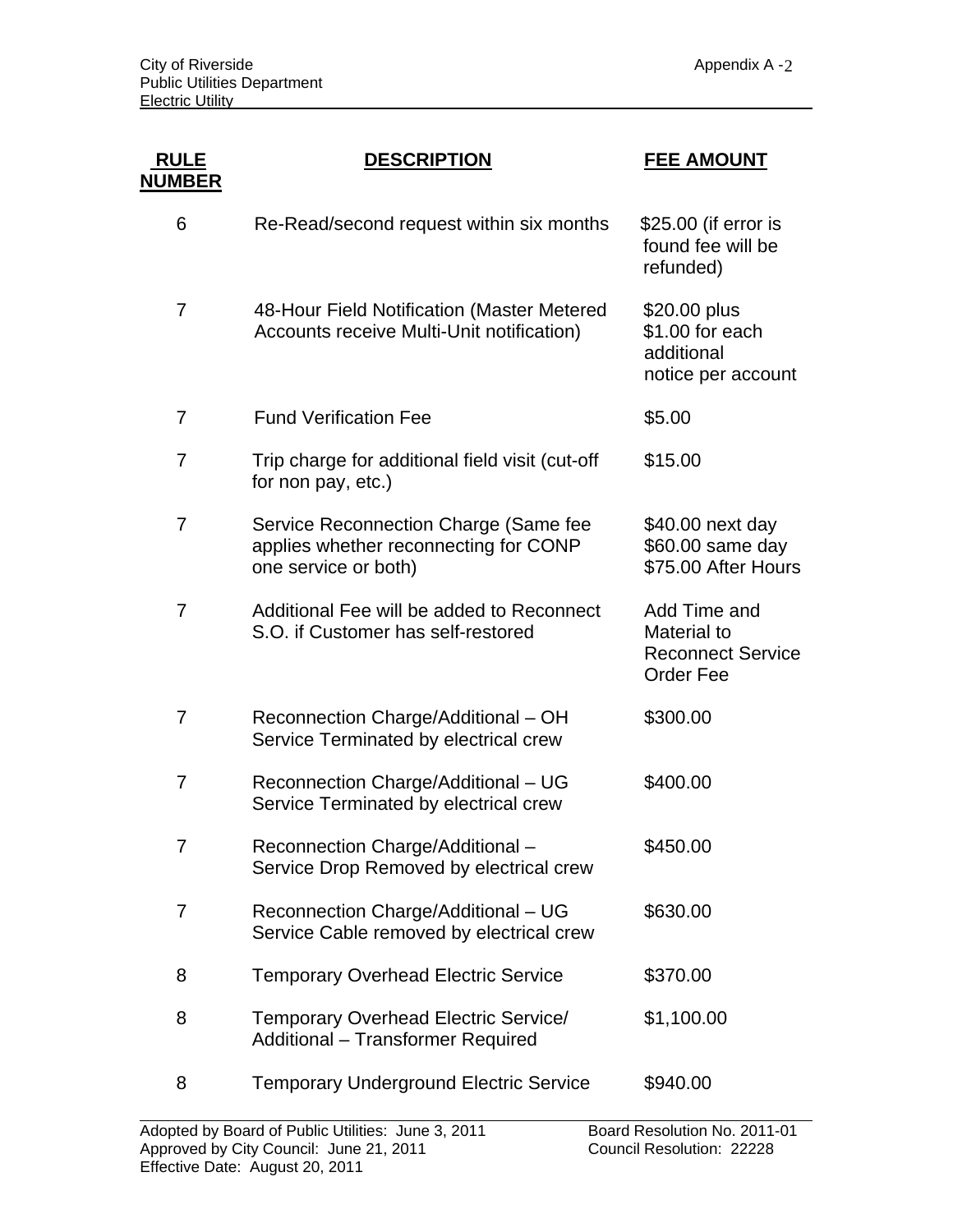| <b>RULE</b><br><b>NUMBER</b> | <b>DESCRIPTION</b>                                                                                                                                                                                                                                                             | <b>FEE AMOUNT</b>                                                              |
|------------------------------|--------------------------------------------------------------------------------------------------------------------------------------------------------------------------------------------------------------------------------------------------------------------------------|--------------------------------------------------------------------------------|
| 8                            | Temporary Underground Electric Service/<br><b>Additional - Temporary Padmounted</b><br><b>Transformer Required</b>                                                                                                                                                             | Time & Material                                                                |
| 8                            | Temporary Service Larger than 200 amps                                                                                                                                                                                                                                         | <b>Time &amp; Material</b>                                                     |
| 10                           | Line Extensions for new or increased loads -<br>Deposit                                                                                                                                                                                                                        | \$500.00 per lot                                                               |
| 10                           | Line Extensions for new or increased loads                                                                                                                                                                                                                                     | <b>Time &amp; Material</b>                                                     |
| 11                           | Design Deposit<br>Multi-family Residential (100 units or less)<br>Multi-family Residential (101 units or more)<br>Commercial (0 - 200A)<br>Commercial and Industrial (400A - 800A)<br>Commercial and Industrial (1000A - 3000A)<br>Commercial and Industrial (4000A and above) | \$2,500.00<br>\$5,000.00<br>\$500.00<br>\$1,000.00<br>\$2,500.00<br>\$5,000.00 |
| 13                           | Appointment based meter reads                                                                                                                                                                                                                                                  | \$25.00                                                                        |
| 13                           | Monthly rental of Remote Metering to resolve<br>access issue                                                                                                                                                                                                                   | \$2.50 per month                                                               |
| 14                           | Temporary Turn On or Turn Off of Electric<br>Service for Repair (normal working hours)<br>first aggregate hour is free                                                                                                                                                         | \$95.00 per hour or<br>fraction thereof                                        |
| 14                           | Temporary Turn On or Turn Off of Electric<br>Service for Repair (after normal working<br>hours) Minimum of \$130.00 for first hour                                                                                                                                             | \$130.00 per hour or<br>fraction thereof                                       |
| 15                           | Street Lighting - Unit of Benefit Charge -<br><b>Residential Streets</b>                                                                                                                                                                                                       | \$3,178.00                                                                     |
| 15                           | Street Lighting - Unit of Benefit Charge -<br><b>Arterial Streets</b>                                                                                                                                                                                                          | \$3,466.00                                                                     |

l